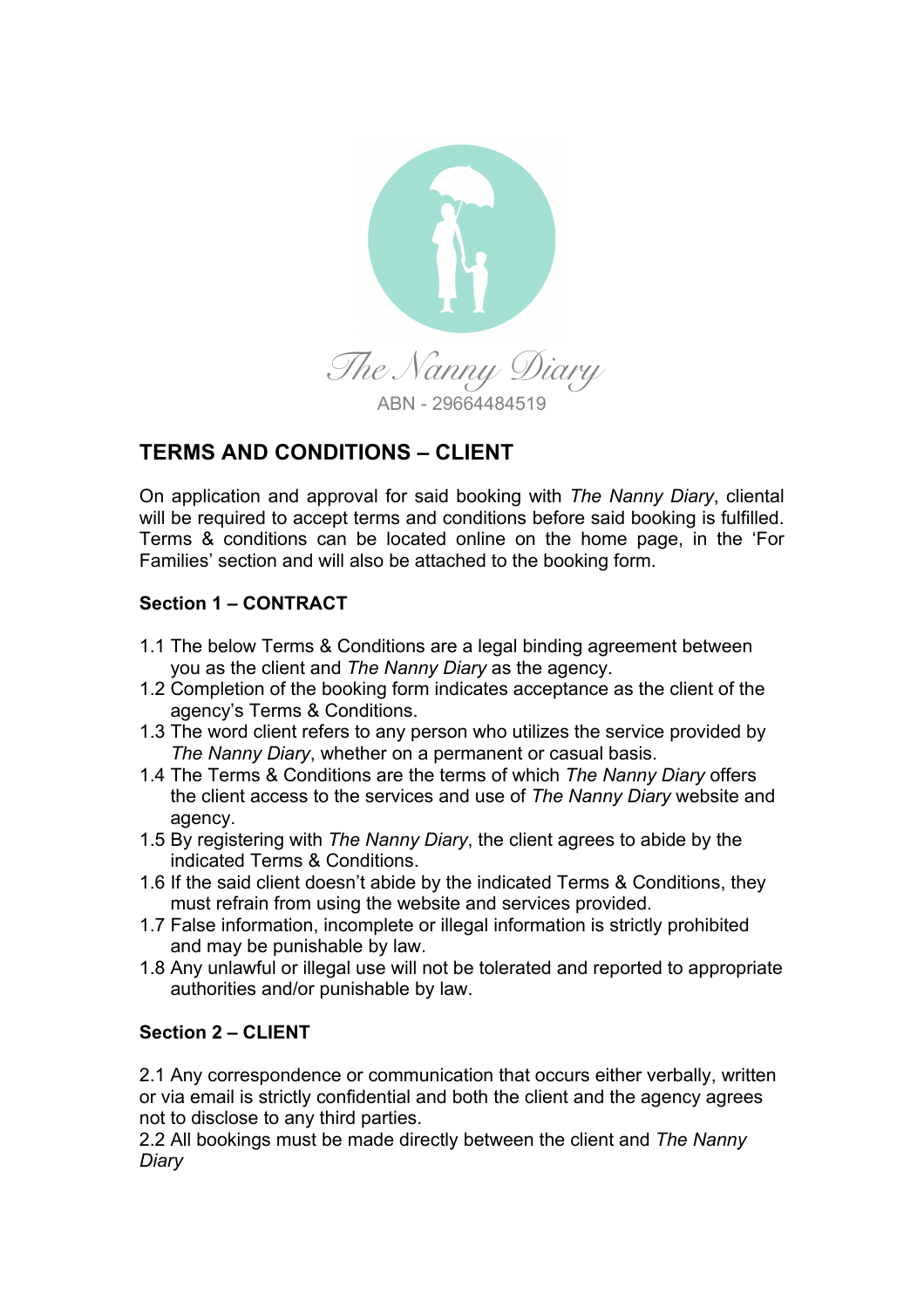2.3 No bookings are to be made directly with the babysitter/nanny and if this should occur, the proposed nanny is legally obliged to inform the agency and any relevant fees will be charged to the client

2.4 The client agrees that there is a 3 hour minimum duration imposed on all casual bookings

2.5 The client agrees to pay the amount applicable within one week of receiving their invoice. Payment is not to be made directly to the babysitter/nanny.

2.6 Should *The Nanny Diary* not receive payment from the client within 5 business days, appropriate action will be taken with authorities.

2.7 If *The Nanny Diary* receives sufficient negative feedback or feedback concerning nature regarding the client, the agency will reframe from referring a specific nanny or services all together, and take appropriate disciplinary actions for any ongoing behaviour/and or issues.

2.8 The client agrees to pay any petrol or parking costs that the babysitter/nanny shall incur.

2.9 Once the client accepts a casual booking with *The Nanny Diary*, they understand that a booking fee will apply and will be attached to their payment invoice.

2.10 *The Nanny Diary* and the client are in agreement that the agency will be responsible for all tax payments and superannuation fees for permanent positions and that this additional cost is incorporated into the hourly fee as charged by the agency.

# **Section 3 – FEES**

3.1 All fees are payable in Australian dollars

3.2 All booking fees are non-refundable if said booking is cancelled

3.3 All booking fees will be attached to client invoice and is to be paid within 5 business days of receiving.

3.4 *The Nanny Diary* reserves the right to withhold further services if the agency fees have not been received via internet banking within 5 business days

3.5 The client accepts that the hourly rate for any nanny placed permanently is higher to accommodate tax and superannuation fees.

3.6 The client invoice will be emailed directly on the following Monday, with payment due in the next 5 business days

3.7 Any overdue accounts will incur an additional 10% interest fee for every day after the invoice is not paid.

3.8 Casual bookings do not require a definitive end time and there will be no additional costs incurred should the said booking be extended. The indicated hourly rate will apply for the whole duration of the booking.

3.9 Client agrees to inform the agency if a permanent booking is ceased earlier than indicated, or the booking is to be extended. Additional fees will not be incurred, however a discussion with the agency and nanny will need to be held to determine nanny's availability.

3.10 The Nanny Diary reserves the right to increase our agency fees at any given time.

# **Section 4 – CANCELLATION POLICY**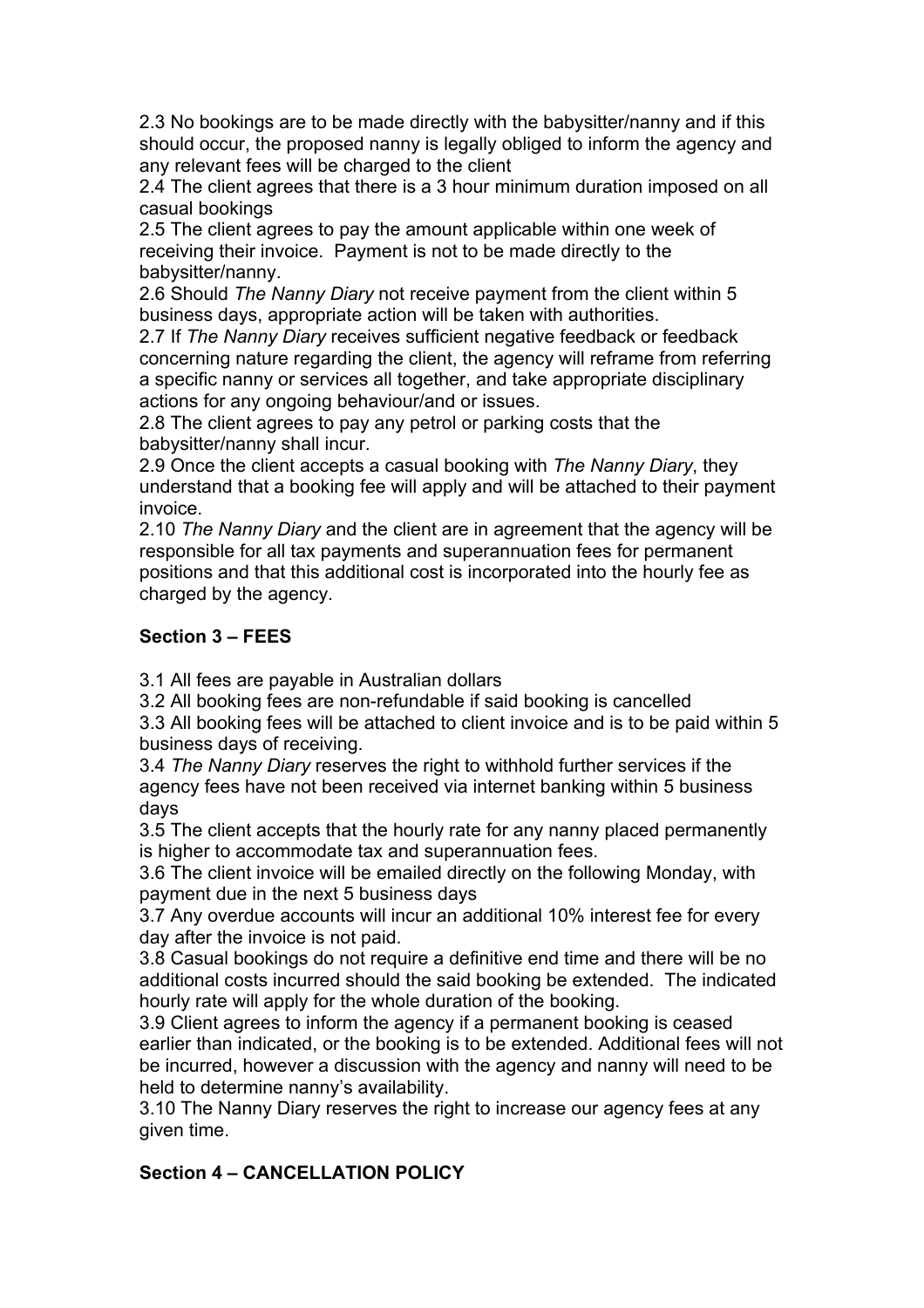4.1 If cancellation of services is made with 3 hours of start time, the minimum fee for 3 hours of work plus booking fee will be charged to the client and forwarded on to the babysitter.

4.2 *The Nanny Diary* cannot be held responsible for any cancellations or noshows of a babysitter/nanny, however will endeavour to replace the intended babysitter/nanny as quickly as possible,

4.3 For each day that an invoice is overdue, the client will incur an additional 10% interest on top of the invoice amount

4.4 *The Nanny Diary* reserves the rights to cancel immediately any babysitting or nanny services if the babysitter or nanny has been mistreated, working in an unsafe environment or is harmed in any way.

#### **Section 5 – REFUNDS**

5.1 Whilst *The Nanny Diary* endeavours to fulfill all bookings, there is no guarantee that we will be successful.

5.2 In the unfortunate incidence that this cannot be satisfied, a full refund of any charges made by the agency will occur.

5.3 This complete refund also applies if the booked babysitter cancels or doesn't arrive and a replacement babysitter cannot be located.

5.4 Despite the high standards *The Nanny Diary* abides by when employing its babysitters, we cannot guarantee complete reliability, honesty and character of the candidate. If there are any issues or concerns, please contact us immediately.

5.5 No refunds will be given if the placement has been completed and the client is simply unhappy with their designated nanny/babysitter. We will refrain from booking this nanny for you (the client) in the future and arrange another suitable candidate.

5.6 *The Nanny Diary* will conduct 3 monthly reviews for permanent positions to ensure appropriate communication occurs between the nanny and client and reduce the rates of dissatisfaction with agency and it's services.

#### **Section 6 – LIABILITY**

6.1 Use of *The Nanny Diary* indicates the client expressly authorizes the agency to collect and publish information about them as detailed in these terms and conditions and the client expressly waive any rights, whether in statute or at common law, to bring any legal action against *The Nanny Diary* as a result of *The Nanny Diary's* publication of such information, whether the client considers that information to be fair and accurate or not.

6.2 *The Nanny Diary* cannot be held responsible for the actions of its employees as it is considered an agent and its babysitters/nannies act independently of the business.

6.3 Therefore the agency accepts no liability or responsibility for any injury, loss, accident, damage or misconduct sustained by nanny or babysitter, clients or any other persons.

6.4 The client agrees to exclude *The Nanny Diary* should any mishap occur and all legal matters are dealt with independently of the agency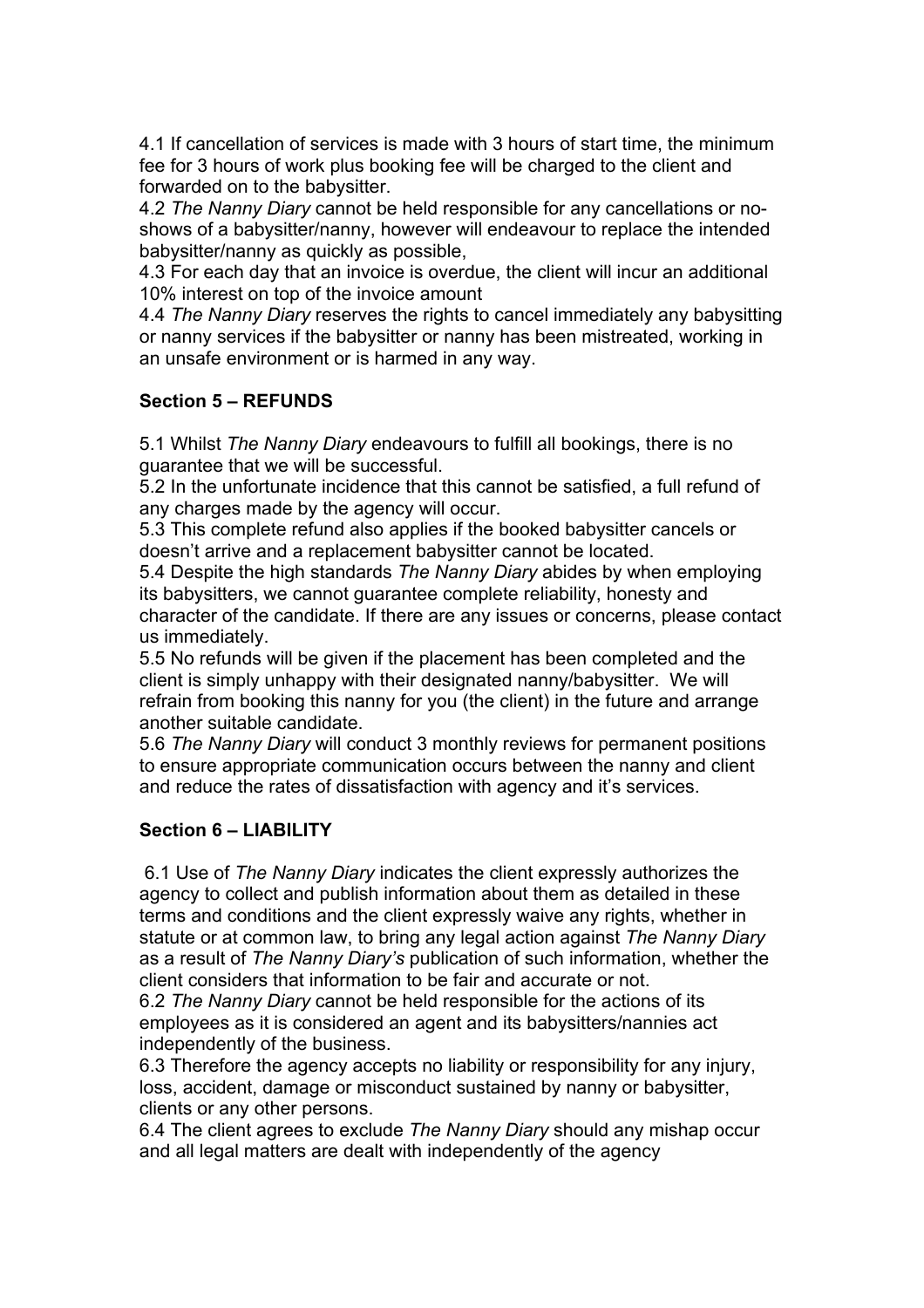6.5 Although *The Nanny Diary* thoroughly checks the background of all employees through police checks, interviews and references, we cannot guarantee that all the information is correct.

6.6 All babysitters and nannies will have up to date first aid certificates, police checks and working with children certificates to reduce risk of mishaps. 6.7 The client is responsible for ensuring that their home contents insurance includes cover for Employers and Public Liability insurance for domestic workers, including childcare.

6.8 *The Nanny Diary* website contains links to third party websites. Any access of these websites is at the client's own risk and the agency accepts no responsibility for the accuracy or reliability of any information, opinions, or statements made in any third party advertisements or on any third party sites. 6.9 Any outside users from other countries can access this website – *The Nanny Diary* makes no representation, the client expressly waive any rights whether in statute or at common law, to bring any legal action against *The Nanny Diary* as a result of *The Nanny Diary's* publication of content within this website. The clients are responsible for ensuring compliance with all laws where they are located.

# **Section 7 – CONFIDENTIALITY**

7.1 All communication between agency and clients will remain confidential 7.2 *The Nanny Diary* requires the clients to provide accurate details of their addresses, contact details and full name

7.3 The Nanny Diary will remove all client details and information at the request of the client

7.4 The client understands that the intended babysitter is able to tell a family member or friend where she/he will be, expected return time and address of the client as a matter of safety.

7.5 All payments are to be made by online transfer and client's bank details are to remain confidential with the agency

#### **Section 8 – PRIVACY**

8.1 *The Nanny Diary* does not sell or rent the client's personal information or identification to third parties

8.2 *The Nanny Diary* does not employ other companies and individuals to develop, maintain and improve the website. All information submitted via the website remains property of agency.

#### **Section 9 – WARRANTIES**

9.1 No warranty is given for sustainability, honesty, capability or character of any nanny or babysitter.

9.2 We make no warranties or representations as to the quality, accuracy or completeness of the content on the site or the information otherwise provided by any member.

9.3 While *The Nanny Diary* uses reasonable endeavours to ensure that the site is available 24 hours a day, the agency does not make any